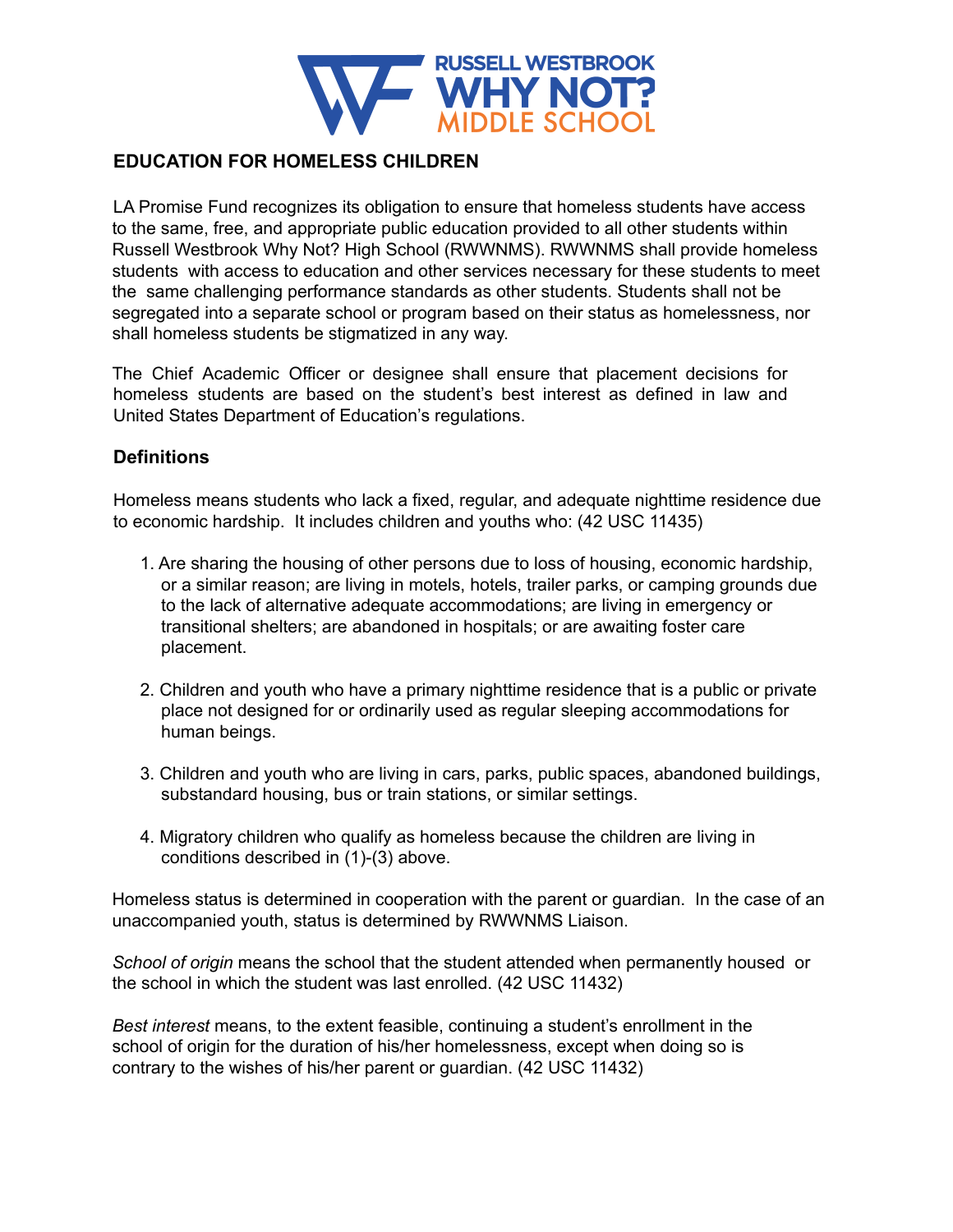#### **Russell Westbrook Why Not? High School Liaison for Homeless Students**

The Chief Academic Officer or designee must designate a staff person as the RWWNMS liaison for homeless students: (42 USC § 11432(g)(1)(J)(ii)):

This person is: **Justin Shahbaz, Principal** 1700 W. 46th Street, Los Angeles, CA 90062 (323) 403-0770 justins@lapromisefund.org

The RWWNMS liaison for homeless students shall ensure that:  $(42 \text{ USC} \S 11432(g)(6))$ :

- 1. Homeless students are identified by school personnel and through coordination activities with other entities and agencies;
- 2. Homeless students enroll in and have a full and equal opportunity to succeed in schools;
- 3. Homeless families and students receive educational services for which they are eligible, including services through Head Start programs (including Early Head Start Programs) under the Head Start Act, early intervention services under part C of the Individuals with Disabilities Education Act, any other preschool programs administered by RWWNMS, if any, and referrals to health care services, dental services, mental health services, housing services, social services, and other appropriate services;
- 4. Parents/guardians of homeless students are informed of the educational and related opportunities available to their children and are provided with meaningful opportunities to participate in the education of their children;
- 5. Public notice of the educational rights of homeless children and youth is disseminated at places frequented by parents or guardians of such youths, and unaccompanied youths, including schools, shelters, public libraries, and soup kitchens, and in a manner and form understandable to the parents and guardians of homeless youth and unaccompanied youth;
- 6. Enrollment/admissions disputes are mediated in accordance with law, RWWNMS's charter, Board policy, and the California Department of Education's Dispute Resolution Policy;
- 7. Parents/guardians are fully informed of all transportation services and are assisted in gaining access to transportation to and from the school of origin or the current attendance area;
- 8. Children and youth who do not have immunizations or medical records are assisted to obtain necessary immunizations or medical records; and,
- 9. RWWNMS Liaison collaborates with state coordinators and community and school personnel responsible for the provision of education and related services to homeless children and youth.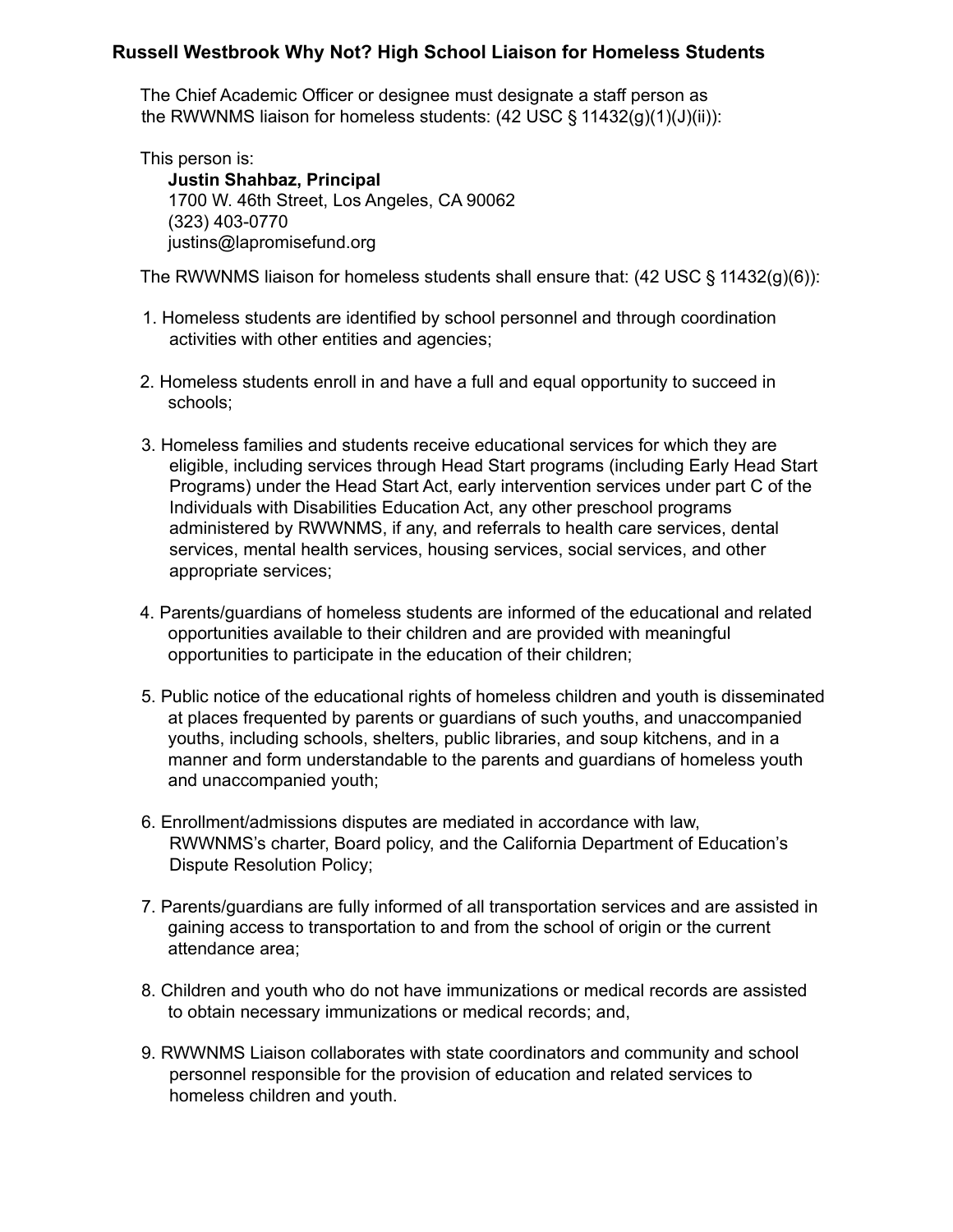- 10. Charter School personnel providing services receive professional development and other support.
- 11. Unaccompanied youth are enrolled in school, have opportunities to meet the same challenging State academic standards as the State establishes for other children and youth; and are informed of their status as independent students under section 480 of the Higher Education Act of 1965 and that the youths may obtain assistance from RWWNMS Liaison to receive verification of such status for the purposes of the Free Application for Federal Student Aid described in section 483 of the Act.

The California Department of Education publishes a list of the contact information for the Homeless Education Liaisons in the state, which is available at: <https://www.cde.ca.gov/sp/hs/>

## **Enrollment**

Placement decisions for homeless students shall be based on the student's best interest. In determining a student's best interest, a homeless student shall, to the extent feasible, be placed in his/her school of origin, unless his/her parent/guardian requests otherwise. (42 USC 11435)

The student may continue attending the school of origin for the duration of the homelessness and/or until the end of any academic year in which the student moves into permanent housing. (42 USC 11435)

RWWNMS shall utilize the School Enrollment Affidavit of Residence and Caregiver's Authorization, in order to ensure immediate enrollment at the school selected as indicated above, thereby eliminating any possible enrollment barriers for homeless students.

The principal or designee shall immediately contact the school last attended by the student to obtain the relevant records. If the students needs to obtain immunizations or does not possess immunization or other medical records, the principal or designee shall refer the parent/guardian to the RWWNMS homeless liaison. The liaison shall refer the parent/guardian to the appropriate medical service providers to obtain the necessary immunizations.

If the student is placed at a school other than the school of origin or a school requested by the parent/guardian, the Chief Academic Officer or designee shall provide the parent/ guardian and/or unaccompanied youth with a written explanation of the decision along with a statement regarding the parent/guardian and/or unaccompanied youth's right to appeal the placement decision. (42 USC 11435)

**High School Graduation Requirements:** Homeless students who transfer to RWWNMS any time after the completion of their second year of high school shall be exempt from any of RWWNMS's graduation requirements that are in excess of the California minimum graduation requirements specified in Education Code section 51225.3 ("additional graduation requirements") unless RWWNMS makes a finding that the student is reasonably able to complete RWWNMS's graduation requirements by the end of the student's fourth year of high school.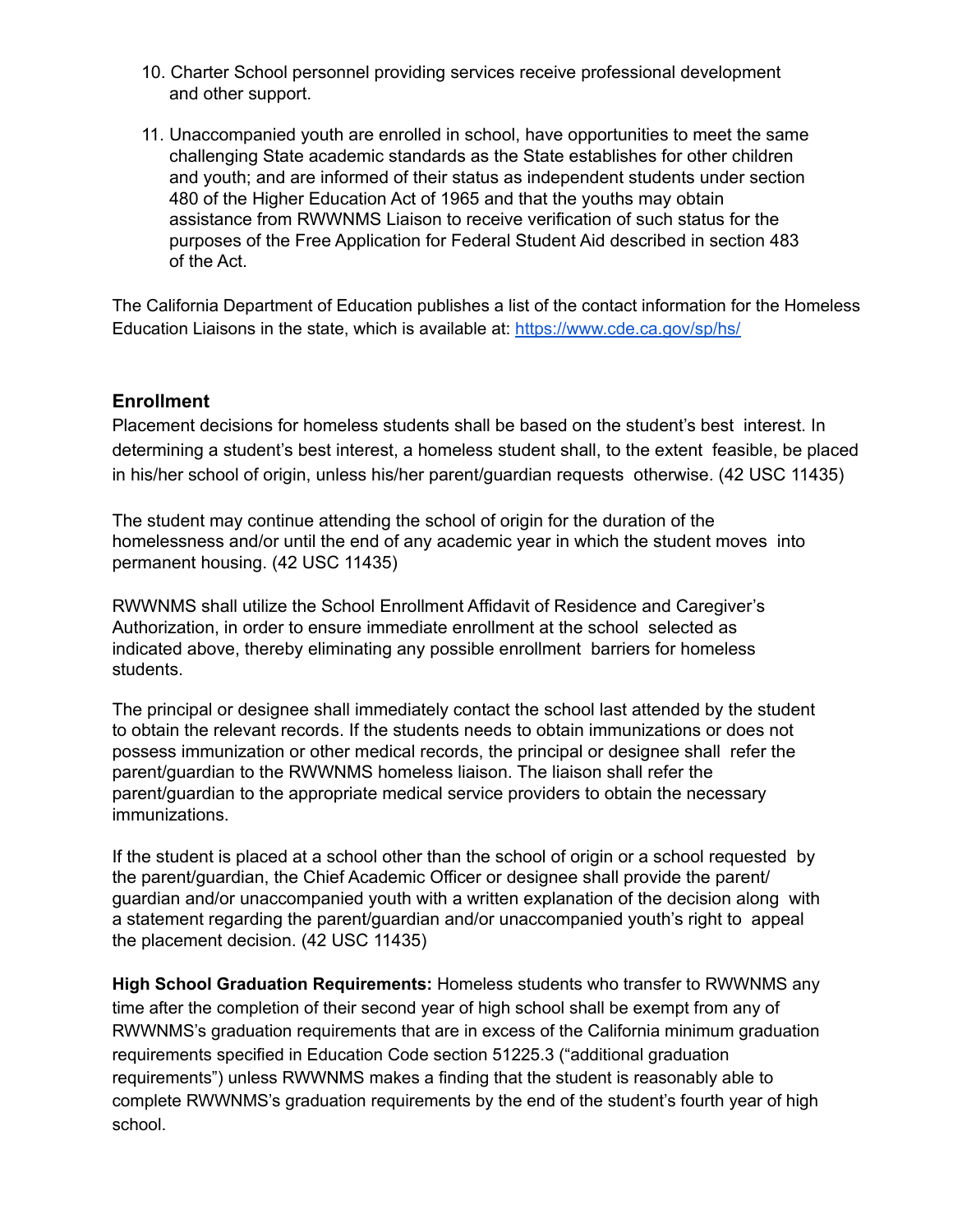To determine whether a homeless student is in their third or fourth year of high school, either the number of credits the student has earned to the date of transfer or the length of the student's school enrollment may be used, whichever will qualify the student for the exemption.

Within thirty (30) calendar days of the date that a student who may qualify for exemption under the above requirements transfers into RWWNMS, RWWNMS shall notify the student, the student's educational rights holder, and the School Liaison of the availability of the exemption and whether the student qualifies for an exemption.

RWWNMS shall notify students who are exempted from RWWNMS's additional graduation requirements and the student's educational rights holder of how any of the requirements that are waived will affect the student's ability to gain admission to a postsecondary educational institution and provide information about transfer opportunities available through the California Community Colleges.

RWWNMS shall not require any student who would otherwise be entitled to remain in attendance at RWWNMS to accept the exemption from RWWNMS's additional graduation requirements or deny the student enrollment in, or the ability to complete, courses for which the student is otherwise eligible. RWWNMS shall not revoke an exemption and shall grant an eligible student's request for the exemption at any time if the student qualifies, regardless of whether the student previously declined the exemption. An eligible student's exemption from RWWNMS's additional graduation requirements will continue to apply while the student is enrolled in RWWNMS or if the student transfers to another school even after the student no longer meets the definition of homeless child.

RWWNMS shall not require or request that a student transfer schools in order to qualify the student for the exemption. Nor shall a student, a student's parent/guardian or educational rights holder, or a student's social worker or probation officer request a transfer solely to qualify for an exemption from RWWNMS's additional graduation Requirements.

If a student who is exempted from RWWNMS's additional graduation requirements completes the California minimum coursework requirements specified in Education Code section 51225.3 before the end of the student's fourth year of high school and would otherwise be entitled to remain in attendance at RWWNMS, RWWNMS shall not require or request that the student graduate before the end of the student's fourth year of high school.

If RWWNMS determines the student is reasonably able to complete RWWNMS's graduation requirements by the end of the student's fifth year of high school, RWWNMS shall do the following:

- 1. Inform the student of the student's option to remain at RWWNMS for a fifth year to complete RWWNMS's graduation requirements.
- 2. Inform the student, and the educational rights holder for the student, about how remaining in school for a fifth year to complete RWWNMS's graduation requirements will affect the student's ability to gain admission to a postsecondary educational institution.
- 3. Provide information to the student about transfer opportunities available through the California Community Colleges.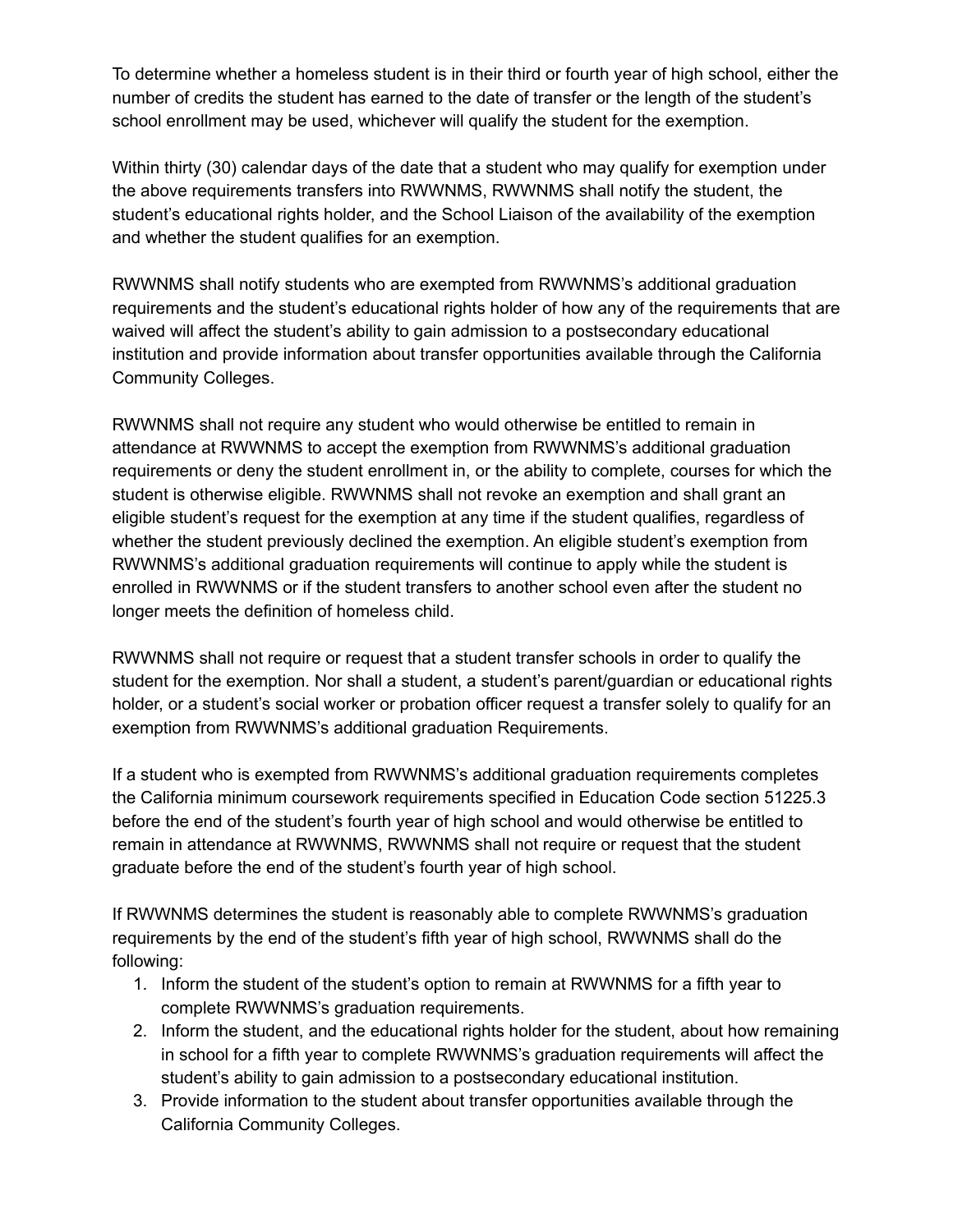4. Permit the student to stay at RWWNMS for a fifth year to complete RWWNMS's graduation requirements upon agreement with the student, if the student is 18 years of age or older, or, if the student is under 18 years of age, upon agreement with the educational rights holder for the student.

**Acceptance of Course Work:** RWWNMS will accept any coursework satisfactorily completed at any public school, a juvenile court school, a school in a country other than the United States, and/or a nonpublic, nonsectarian school or agency by a homeless student.

RWWNMS will provide homeless students credit for the partial completion of courses taken while attending a public school, a juvenile court school, a school in a country other than the United States, and/or a nonpublic, nonsectarian school or agency. If the student did not complete the entire course, RWWNMS shall not require the student to retake the portion of the course the student completed unless RWWNMS, in consultation with the holder of educational rights for the student, finds that the student is reasonably able to complete the requirements in time to graduate from high

# **Enrollment Disputes**

The following are five components for resolving disputes regarding school selection and enrollment for homeless children and youths.

▪ If a dispute arises over school selection or enrollment, the child/youth must be immediately enrolled in the school in which he/she is seeking enrollment, pending resolution of the dispute (PL 107-110. Section  $722(q)(3)(E)(iv)$ ). Enrollment is defined as "attending classes and participating fully in school activities."

• The school must refer the student, parent, or guardian to the LEA's homeless liaison to carry out the dispute resolution process as expeditiously as possible. The homeless liaison must ensure that the dispute resolution process is also followed for unaccompanied youth.

▪ A written explanation of the school's decision regarding school selection or enrollment must be provided if a parent, guardian, or unaccompanied youth disputes such a school selection or enrollment decision, including the right to appeal [PL 107-110, 722(g)(3)(E)(!!)]. The written explanation shall be complete, as brief as possible, simply stated, and provided in a language that the parent, guardian, or unaccompanied youth can understand.

▪ If a dispute remains unresolved at the district level or is appealed, then the district homeless liaison shall forward all written documentation and related paperwork to the homeless liaison at the county office of education (COE). The COE's homeless liaison will review these materials and determine the school selection or enrollment decision within five (5) working days of receipt of the materials. The COE homeless liaison will notify the LEA and parent of the decision. Contact information for COE's homeless liaisons can be found at: http://www.cde.ca.gov/sp/hs/cy/

▪ If the dispute remains unresolved or is appealed, the COE homeless liaison shall forward all written documentation and related paperwork to the State Homeless Coordinator. Upon the review of the LEA, COE, and parent information, the CDE will notify the parent of the